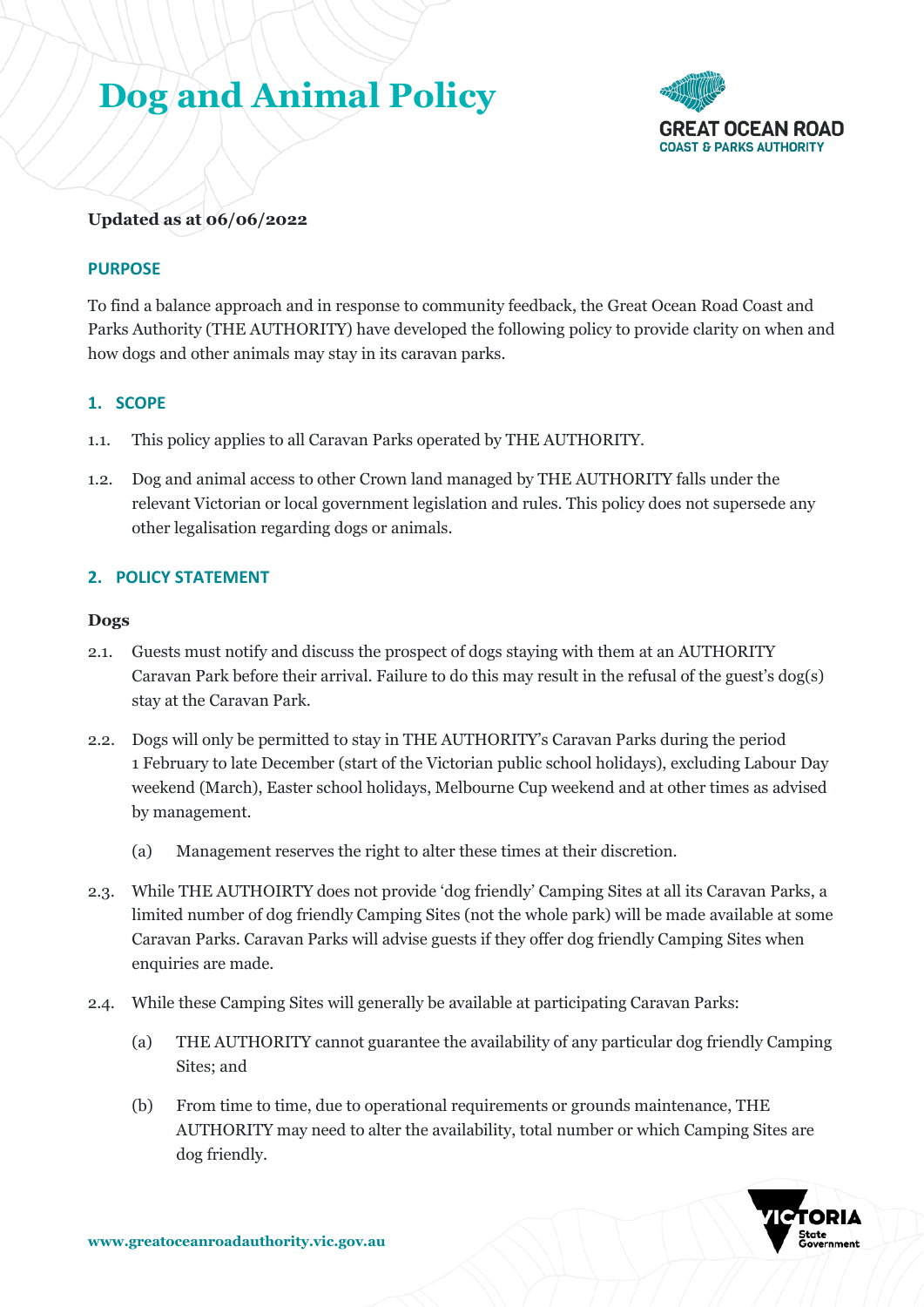- 2.5. Guests that are permitted to have dogs stay with them must:
	- (a) No more than two (2) dogs are permitted per allocated .
	- (b) Dogs must be kept under effective control at all times and must not be left unattended.
	- (c) When dogs are outside the van/tent/annexe/RV etc they must always be on a lead under the effective control of a person who can manage the dog.
	- (d) Dogs are not permitted in common areas unless advised by Caravan Park management.
	- (e) At night, dogs must be tied up or corralled in a suitable enclosure from which the dog cannot escape.
	- (f) Owners must not allow the dog(s) to enter other Camping Sites.
	- (g) Dog owners must clean up after their dogs immediately and dispose of the waste in designated bins.
	- (h) Excessive barking will not be tolerated and will be treated as per excessive noise issues as per the terms and conditions of the booking.
	- (i) Aggressive behaviour by dogs will not be tolerated. Owners will be asked to take steps to correct the aggressive behaviour in the first instance. If the aggressive behaviour cannot be mitigated the Dog(s) may be required to leave the Caravan Park.
	- (j) All other relevant Victorian and local council regulations must be followed in respect to the dogs.
	- (k) No exceptions to these conditions will be made for any camper without the express permission of the relevant Caravan Park Manager.
- 2.6. Any dog that has been declared a dangerous dog, menacing dog or restricted breed dog, within the meaning of the *Domestic Animals Act 1994*, must NOT be brought into any AUTHORITY managed Caravan Park.

#### **Assistance Animals**

- 2.7. The AUTHORITY compiles with all Victorian and Commonwealth legislation regarding Assistance Animals. These animals are permitted in all AUTHROTY managed Caravan Parks.
- 2.8. Guests may be asked to provide proof, in advance, that the animal is a certified assistance animal as outlined within Victorian and Commonwealth legislation.
- 2.9. THE AUTHORITY seeks to provide the best experience for all its guests. Guests with an assistance animal should speak to the relevant Caravan Park management to arrange the best access and location (subject to availability) for their stay.
- 2.10. The rules relating to dog control and behaviour, set out above, shall also apply to assistance animals.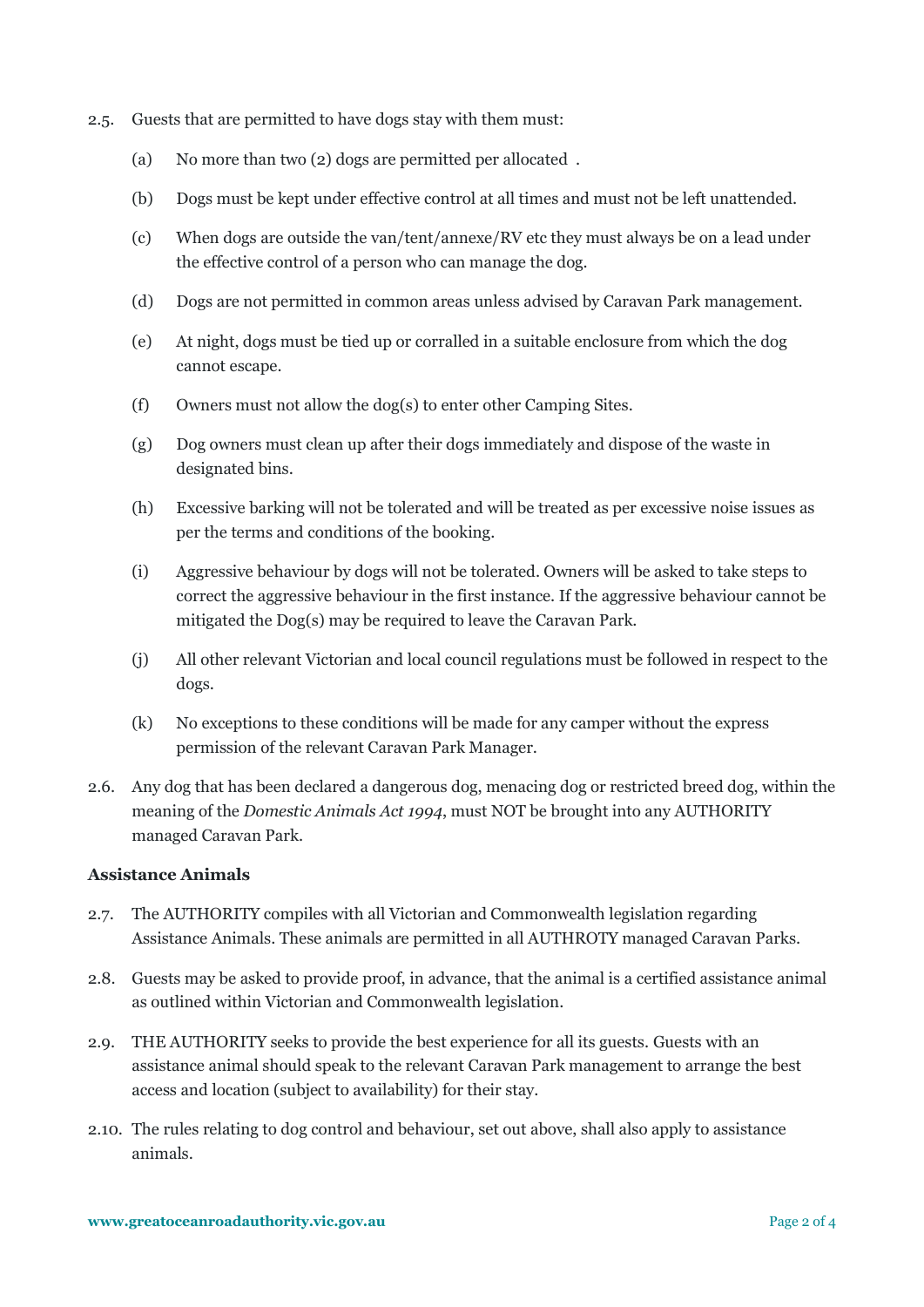## **Cats and other animals**

2.11. Cats and other animals (excluding assistance animals) are not permitted in any AUTHORITY managed Caravan Parks. Any guest who brings a cat or other types of animals into the Caravan Parks will be asked to remove them immediately and may also have their booking cancelled.

#### 3. Liability

3.1. Dog owners are personally responsible and will be held to be so, for any and all personal injuries and/or property damage or losses in relation to any actions by or because of their dog.

## **4. DEFINITION**

| <b>Assistance</b><br>Animal: | An assistance animal is a trained support designed to facilitate the<br>participation of people with disability in accessing various aspects of<br>personal and public life.                              |  |  |
|------------------------------|-----------------------------------------------------------------------------------------------------------------------------------------------------------------------------------------------------------|--|--|
|                              | Section 9 of the Disability Discrimination Act 1992, sets out the legal<br>definition of an assistance animal as a dog or other animal that:                                                              |  |  |
|                              | is accredited under a State or Territory law to assist a person<br>(a)<br>with a disability to alleviate the effects of disability; or                                                                    |  |  |
|                              | is accredited by an animal training organisation prescribed in<br>(b)<br>the regulations; or                                                                                                              |  |  |
|                              | (c)<br>is trained to assist a person with a disability to alleviate the<br>effect of the disability and meets standards of hygiene and<br>behaviour that are appropriate for an animal in a public place. |  |  |
| <b>Caravan Park:</b>         | Any AUTHORITY managed facility providing overnight accommodation.                                                                                                                                         |  |  |
| <b>Camping Sites:</b>        | Any space as designated by THE AUTHORITY at its Caravan Park. This may<br>include:                                                                                                                        |  |  |
|                              | Camping spaces, both powered and unpowered                                                                                                                                                                |  |  |
|                              | Cabins or similar structures used for accommodation; or<br>Permit sites                                                                                                                                   |  |  |
|                              |                                                                                                                                                                                                           |  |  |
|                              | Areas that constitute a 'Camping Site' shall be at the discretion of THE<br>AUTHORITY.                                                                                                                    |  |  |

#### **5. RELATED LEGISLATION AND DOCUMENTS**

- *Disability Discrimination Act 1992 (Cth)*
- *Domestic Animals Act 1994*